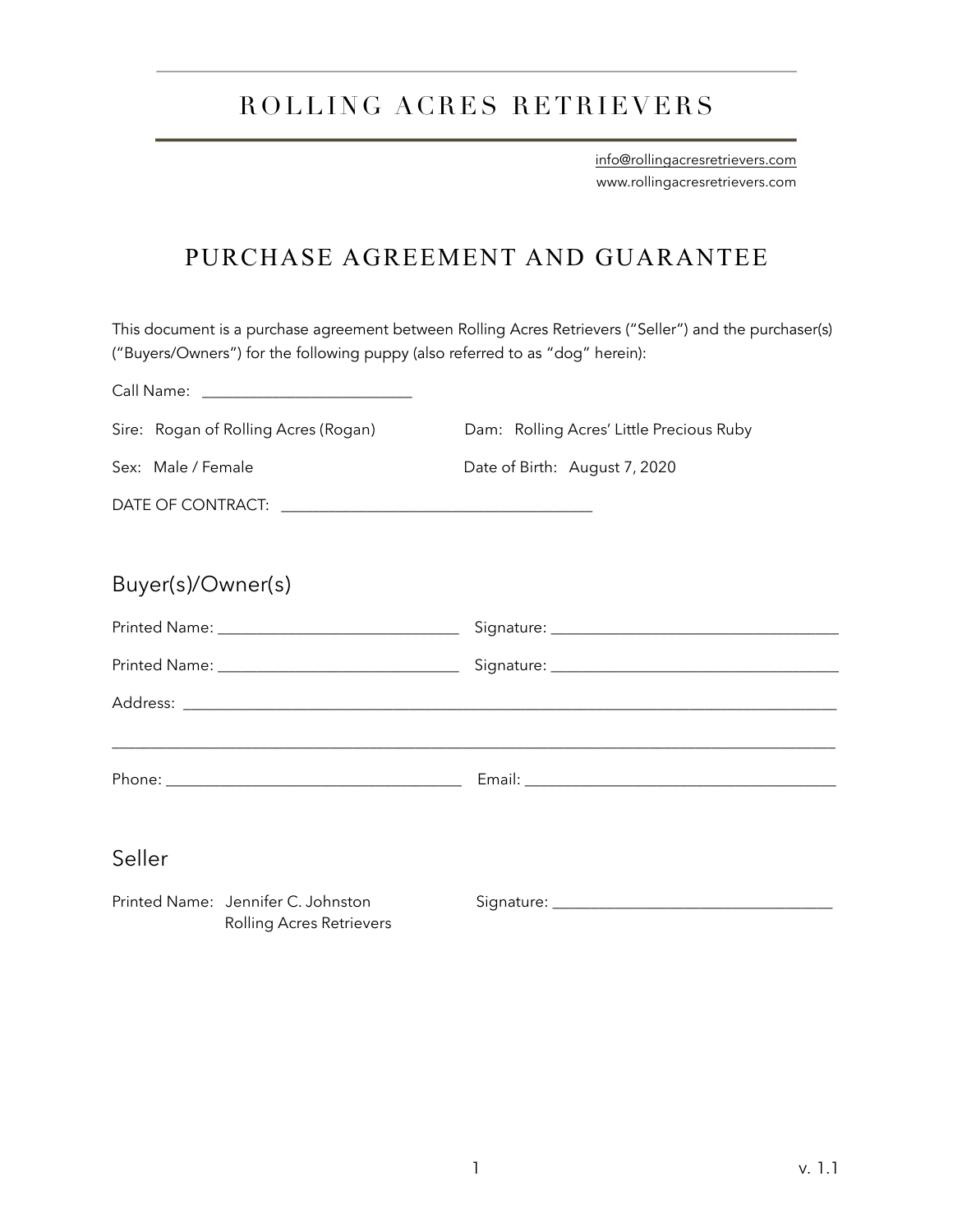## BREEDER GUARANTEE

- 1. This puppy will be examined by a licensed veterinarian and dewormed three times before pickup. If the puppy goes home after 9 weeks of age, it will have a first vaccine.
- 2. The seller will offer a one-year guarantee from the date of birth that covers hip dysplasia, elbow dysplasia, heart or eye defects, and any other congenital condition that leads to death or euthanasia. If any of these conditions are confirmed through the process outlined in paragraphs 3 through 6 below, the buyer may 1) return the dog to the seller at the buyer's expense for a refund of \$\_\_\_\_\_\_\_\_\_\_\_ (purchase price of the dog not including transportation costs), or 2) keep the puppy and receive a refund of \$  $(50\%)$  of the purchase price). In the event the dog does not survive or is euthanized due to a proven congenital condition, the buyer will be refunded the full purchase price of the dog.
- 3. If hip or elbow dysplasia is suspected or confirmed, the buyer must provide the seller with an Orthopedic Foundation for Animals (OFA) report confirming either moderate or severe dysplasia. In addition, the x-ray used to confirm the condition will be at the buyer's expense, and it must be provided to the seller who reserves the right to have the x-ray examined by a licensed veterinarian of our choice. The seller also reserves the right to have additional x-rays performed at the seller's expense.
- 4. If the dog is diagnosed with a severe heart murmur of grade 5/6 or worse that affects the dog's quality of life, the buyer must provide the seller with a letter from a reputable licensed veterinary cardiologist that confirms the diagnosis. All costs will be at buyer's expense.
- 5. If the dog is diagnosed with a genetic eye defect that affects the dog's quality of life, the buyer must provide the seller with a letter from a reputable licensed veterinary ophthalmologist that confirms the diagnosis. All costs will be at buyer's expense.
- 6. The buyer must take their puppy to a licensed veterinarian within five days of purchase. If it is determined that the puppy has an untreatable condition or hereditary disease that was present at the time of purchase, then the buyer must provide the seller with a letter from the same veterinarian within 10 days of delivery. The buyer may then return the puppy to the seller for a full refund of the purchase price, not including transportation costs.
	- This guarantee does not cover minor illnesses and health issues such as colds, allergies, parasites, or stress related to the relocation, travel, and separation from their litter.
	- The seller is not responsible if the puppy contracts a communicable disease after leaving the seller's property.
- 7. Due to environmental and training conditions beyond our control, the seller does not guarantee the temperament of the puppy after leaving the breeder's home.
- 8. The breeder does not guarantee the size, color, or general appearance of any puppy.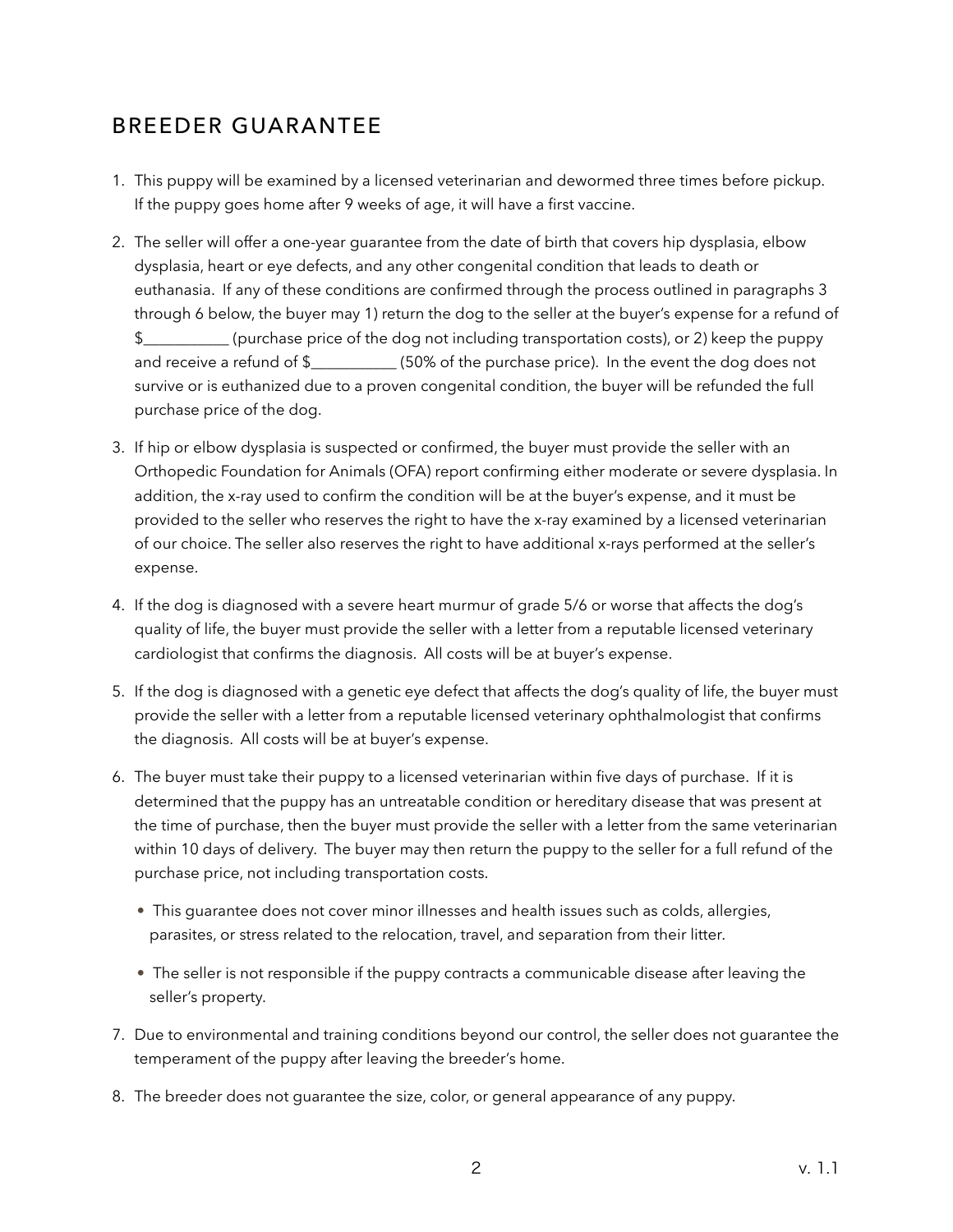- 9. The seller will not be held liable for any expenses incurred by the buyer to include, but not limited to, veterinary bills, training costs, or transportation costs.
- 10. All seller guarantees are VOID if:
	- The dog is overweight at any time during the 1-year guarantee period.
	- There is any evidence of neglect or abuse.
	- The dog sustains any injuries while under the care of the buyer.
	- The buyer/owner fails to administer preventative heart worm medication in accordance with accepted veterinary practices.

Seller Initials \_\_\_\_\_\_\_\_\_\_\_\_\_\_\_\_\_ Buyer Initials \_\_\_\_\_\_\_\_\_\_\_\_\_\_\_\_\_

## BUYER RESPONSIBILITIES

The preceding guarantee is also contingent upon the buyer adhering to the following conditions for the purchase of their puppy.

- 1. The buyer must schedule a new puppy examination from a licensed veterinarian within five days of purchase. A copy of the veterinary report must be sent to the seller and postmarked within 10 days of taking ownership.
- 2. These puppies are not intended for resale. If the buyer determines at any time that they are unable to care for the dog for any reason, the buyer will notify the seller immediately and return the dog to the seller at the buyer's expense. The buyer will transfer both ownership and the AKC registration to the seller. The buyer will not receive a refund, and the seller will then have sole discretion on the disposition of the dog.
- 3. The buyer will provide adequate shelter for their dog. They will also provide exercise, training, love, and attention to encourage the development of a well-adjusted, healthy pet. The dog will not primarily be left alone or live under circumstances where it is alone for most of the day.
- 4. The dog will never be tied up.
- 5. The buyer needs to own his/her own home or received permission from his/her landlord to own a dog.
- 6. If the buyer is planning to spay or neuter their pet, the seller asks, but does not require, that females are spayed no earlier than 1 year and males are neutered no earlier than 2 years. This is to prevent